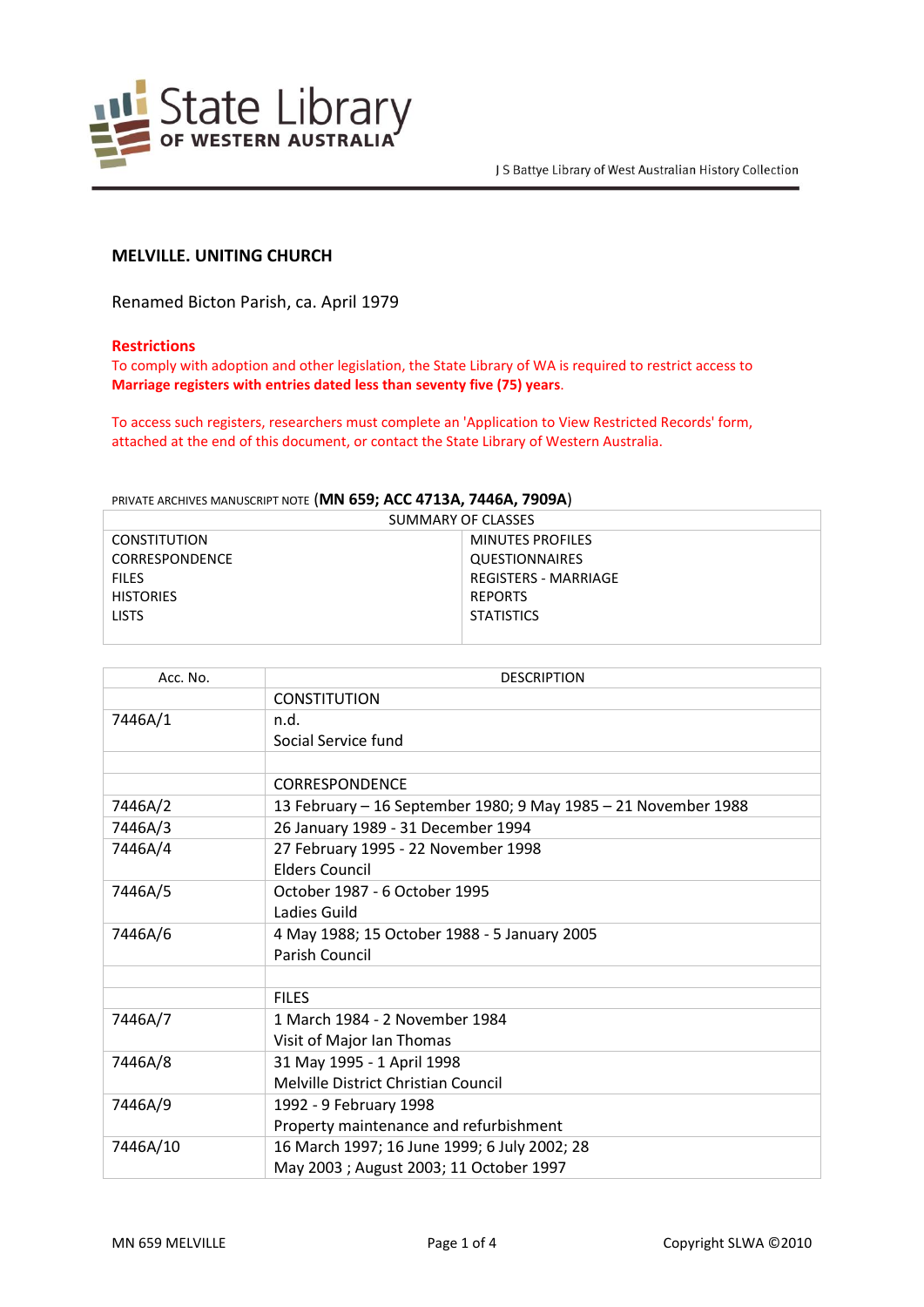| Acc. No.                  | <b>DESCRIPTION</b>                                                 |
|---------------------------|--------------------------------------------------------------------|
|                           | Property - use by other organisations                              |
| 7446A/11                  | 6 December 1988 - 1 September 1989                                 |
|                           | W A Family Foundation - application for funds                      |
| 4713A/1                   | $1978 - 1979$                                                      |
|                           | Property Committee minutes and statement of income and expenditure |
|                           | n.d. (c1976/1977)                                                  |
|                           | Notes from the Joint Planning Committee for the Synod of WA on the |
|                           | formation of the Uniting Church                                    |
|                           | 1979                                                               |
|                           | The future of our church re amalgamation of parishes               |
| 4713A/2                   | 1978                                                               |
|                           | Stewardship Programme - assorted material                          |
|                           |                                                                    |
|                           | <b>LISTS</b>                                                       |
| 4713A/4                   | n.d.<br>List of duties of Door Stewards                            |
|                           |                                                                    |
|                           | <b>MINUTES</b>                                                     |
| 7446A/12                  | 18 June 1989;10 March 1991 - 26 October 1997                       |
|                           | <b>Congregational meetings</b>                                     |
| 7446A/13                  | 23 June 1983 - 26 June 1987                                        |
| 7446A/14                  | 23 July 1987 - 16 December 1993                                    |
| 7446A/15                  | 6 January 1994 - 24 March 1999                                     |
|                           | <b>Elders Council</b>                                              |
| 7446A/16                  | 10 April 1975 - 12 November 1981                                   |
| 7446A/17                  | 19 November 1981 - 14 December 1995                                |
| 7446A/18                  | 9 February 1995 - 9 May 2002                                       |
|                           | Ladies Guild                                                       |
| 7446A/19                  | 8 June 1988 - 15 November 1990                                     |
|                           | Management Committee                                               |
| 7446A/20                  | 7 February 1985 ; 1 July 1989 - 10 December 1997; 13 March 2005    |
|                           | Parish Council                                                     |
| 7446A/21                  | 14 June 1990 - 12 November 1992                                    |
|                           | Sunday Club                                                        |
|                           | <b>NOTES</b>                                                       |
| 4713A/5                   | 1 December 1985                                                    |
|                           | Bicton / Palmyra Church. Notes from an open planning session       |
|                           |                                                                    |
|                           | <b>PROFILES</b>                                                    |
| 7446A/22                  | 23 April 1987; August 1993                                         |
|                           |                                                                    |
|                           | <b>QUESTIONNAIRES</b>                                              |
| 7446A/23                  | 1990                                                               |
|                           | <b>Congregational Activities</b>                                   |
|                           |                                                                    |
|                           | <b>REGISTERS - MARRIAGE</b>                                        |
| 7909A/1                   | 28 October 1978 - 27 November 1982                                 |
| <b>Marriage Registers</b> |                                                                    |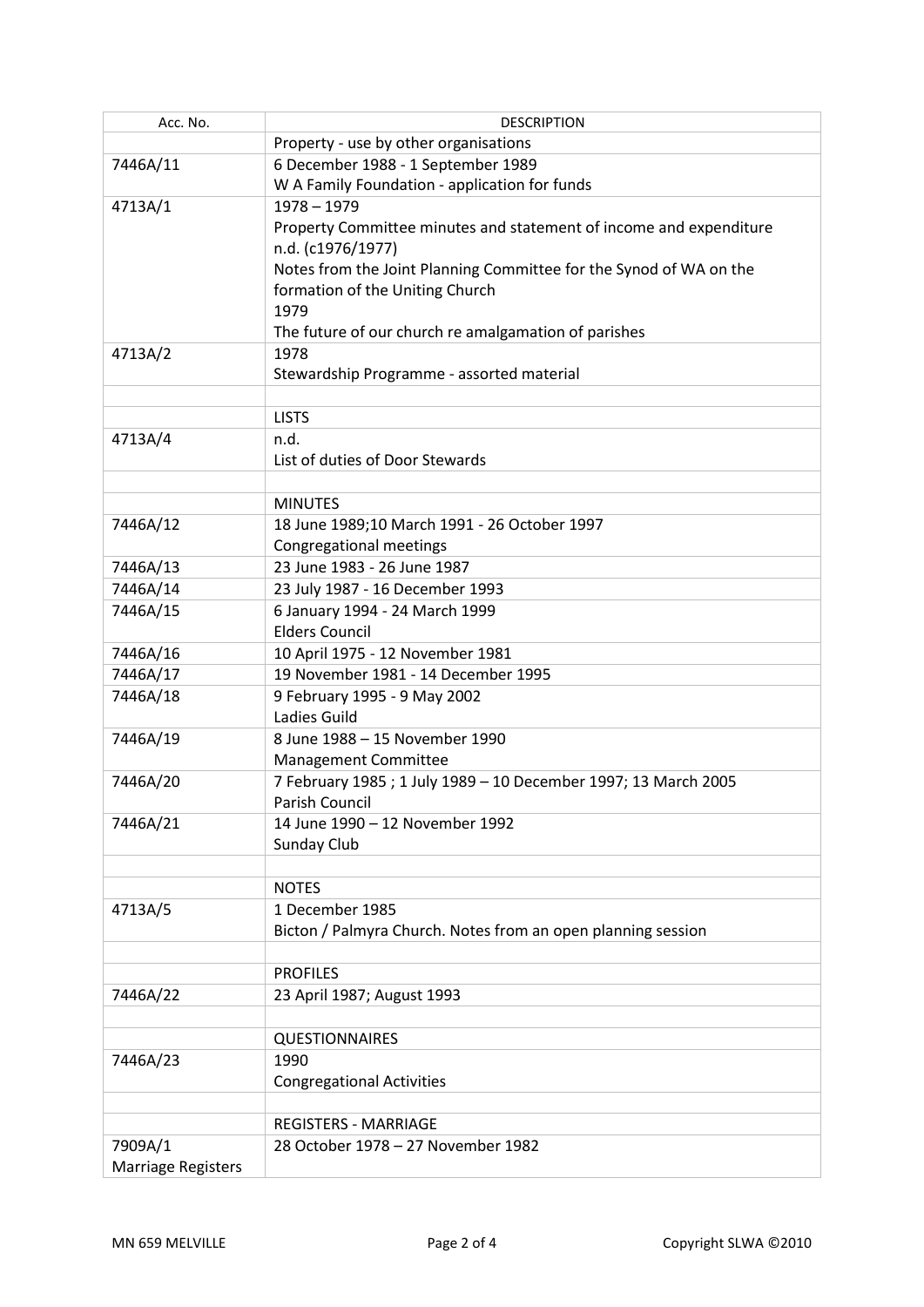| Acc. No.                  | <b>DESCRIPTION</b>                                                      |
|---------------------------|-------------------------------------------------------------------------|
| <b>RESTRICTED</b>         |                                                                         |
| 7909A/2                   | 11 December 1982- 17 October 1987                                       |
| Marriage Registers        |                                                                         |
| <b>RESTRICTED</b>         |                                                                         |
| 4713A/6                   | 31 March 1984 - 15 April 1989                                           |
| <b>Marriage Registers</b> | Marriage Register - Celebrant Alex Murray. (First entry celebrant Derek |
| <b>RESTRICTED</b>         | Hope)                                                                   |
|                           |                                                                         |
|                           | <b>REPORTS</b>                                                          |
| 7446A/24                  | 1982 - 1986 ; 1998 - 1996                                               |
|                           | Ladies Guild Annual Reports                                             |
| 7446A/25                  | 1996 - 2004                                                             |
|                           | <b>General Reports</b>                                                  |
| 7446A/26                  | 1974 - 1979 ; 1985 - 1987 ; 1991 - 1995;                                |
|                           | <b>Parish Annual Reports</b>                                            |
|                           |                                                                         |
|                           | <b>STATISTICS</b>                                                       |
| 7446A/27                  | 1985 - 1987                                                             |
|                           | <b>Statistical Returns</b>                                              |

Holdings = 53 cm.

### *Copyright Restrictions*

*The Commonwealth Copyright Act 1968 regulates copying of unpublished material, it is the user's legal obligation to determine and satisfy copyright.*